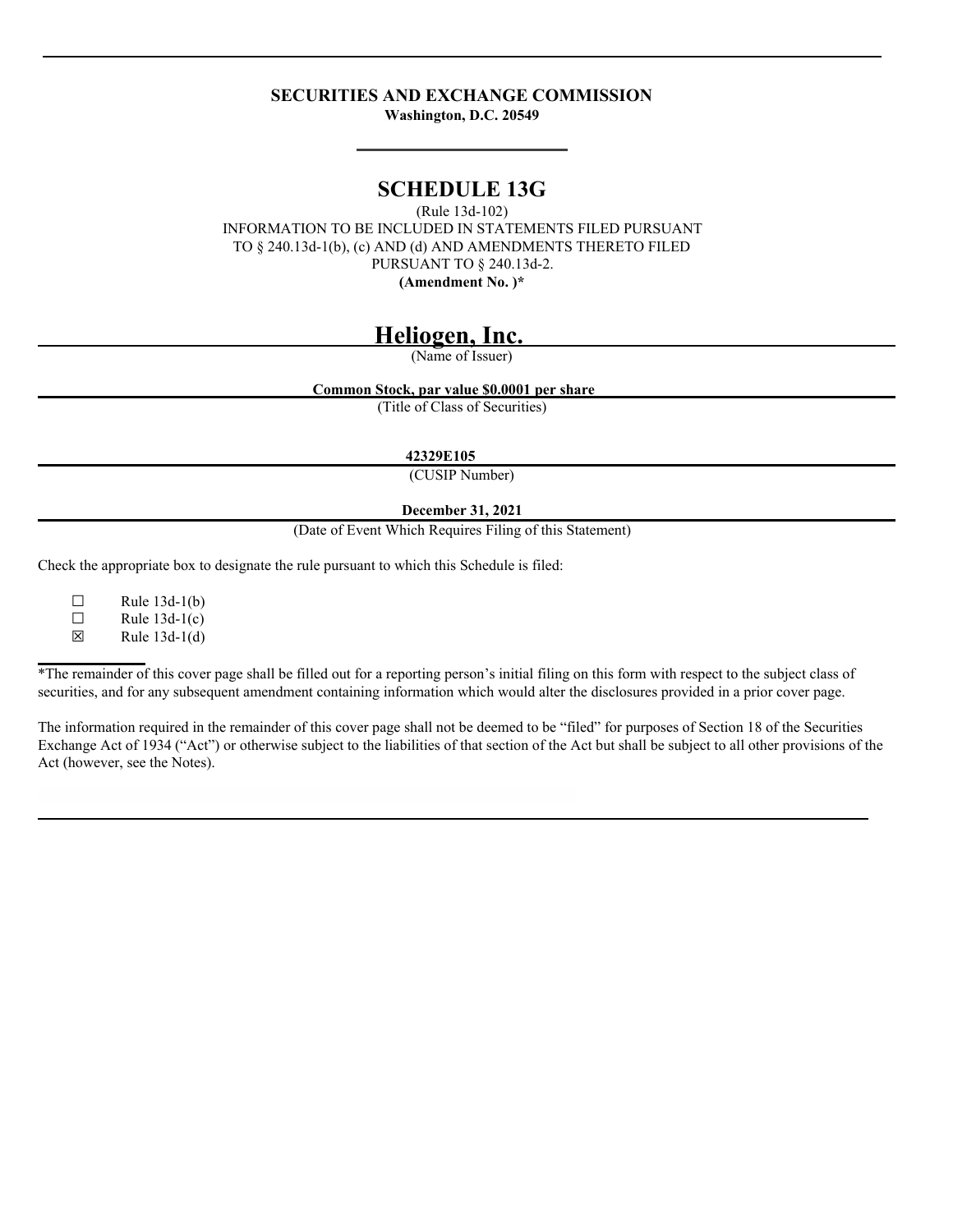| 1                                              | <b>NAMES OF REPORTING PERSONS</b>                                   |                                                                             |        |  |  |
|------------------------------------------------|---------------------------------------------------------------------|-----------------------------------------------------------------------------|--------|--|--|
|                                                | <b>Prime Movers Lab Fund I LP</b>                                   |                                                                             |        |  |  |
| $\overline{2}$                                 | CHECK THE APPROPRIATE BOX IF A MEMBER OF A GROUP (SEE INSTRUCTIONS) |                                                                             |        |  |  |
|                                                | $(a) \boxtimes$<br>$(b)$ $\square$                                  |                                                                             |        |  |  |
| $\overline{3}$                                 | <b>SEC USE ONLY</b>                                                 |                                                                             |        |  |  |
| $\overline{\mathbf{4}}$                        |                                                                     | <b>CITIZENSHIP OR PLACE OF ORGANIZATION</b>                                 |        |  |  |
|                                                |                                                                     | <b>Delaware</b>                                                             |        |  |  |
|                                                | 5                                                                   | <b>SOLE VOTING POWER</b>                                                    |        |  |  |
|                                                |                                                                     | $\bf{0}$                                                                    |        |  |  |
|                                                | 6                                                                   | <b>SHARED VOTING POWER</b>                                                  |        |  |  |
| <b>NUMBER OF SHARES</b><br><b>BENEFICIALLY</b> |                                                                     | 19,930,277                                                                  |        |  |  |
| <b>OWNED BY EACH</b>                           |                                                                     |                                                                             |        |  |  |
| <b>REPORTING PERSON</b><br><b>WITH</b>         | $\overline{7}$                                                      | <b>SOLE DISPOSITIVE POWER</b>                                               |        |  |  |
|                                                |                                                                     | $\bf{0}$                                                                    |        |  |  |
|                                                | 8                                                                   | <b>SHARED DISPOSITIVE POWER</b>                                             |        |  |  |
|                                                |                                                                     | 19,930,277                                                                  |        |  |  |
| $\boldsymbol{9}$                               |                                                                     | <b>AGGREGATE AMOUNT BENEFICIALLY OWNED BY EACH REPORTING PERSON</b>         |        |  |  |
|                                                | 19,930,277                                                          |                                                                             |        |  |  |
| 10                                             |                                                                     | <b>CHECK BOX IF THE AGGREGATE AMOUNT IN ROW (9) EXCLUDES CERTAIN SHARES</b> | $\Box$ |  |  |
|                                                |                                                                     |                                                                             |        |  |  |
| 11                                             | PERCENT OF CLASS REPRESENTED BY AMOUNT IN ROW (9)                   |                                                                             |        |  |  |
|                                                | $10.9\%$ <sup>1</sup>                                               |                                                                             |        |  |  |
| 12                                             |                                                                     | <b>TYPE OF REPORTING PERSON*</b>                                            |        |  |  |
|                                                | PN                                                                  |                                                                             |        |  |  |
|                                                |                                                                     |                                                                             |        |  |  |

<span id="page-1-0"></span>1 The percentages used herein and in the rest of this Schedule 13G calculated based on 183,367,037 shares of Heliogen's Common Stock outstanding as of December 30, 2021, as provided by the issuer.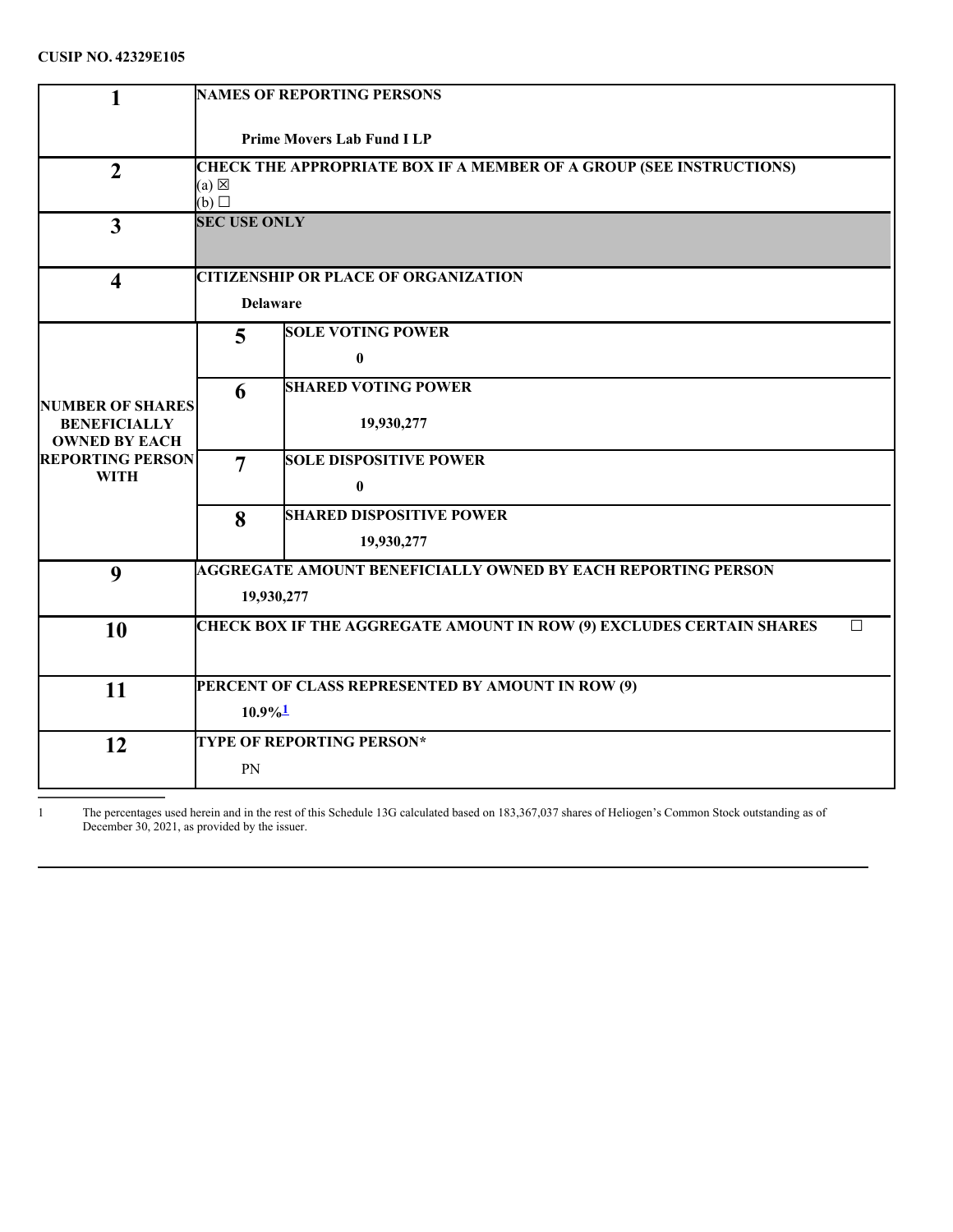## **CUSIP NO.42329E105**

| 1                                           | <b>NAMES OF REPORTING PERSONS</b>                                                                    |  |  |  |
|---------------------------------------------|------------------------------------------------------------------------------------------------------|--|--|--|
|                                             | <b>Prime Movers Lab GP I LLC</b>                                                                     |  |  |  |
| $\overline{2}$                              | <b>CHECK THE APPROPRIATE BOX IF A MEMBER OF A GROUP (SEE INSTRUCTIONS)</b><br>$(a) \boxtimes$<br>(b) |  |  |  |
| $\overline{\mathbf{3}}$                     | <b>SEC USE ONLY</b>                                                                                  |  |  |  |
| $\overline{\mathbf{4}}$                     | <b>CITIZENSHIP OR PLACE OF ORGANIZATION</b>                                                          |  |  |  |
|                                             | <b>Delaware</b>                                                                                      |  |  |  |
|                                             | <b>SOLE VOTING POWER</b><br>5                                                                        |  |  |  |
|                                             | $\bf{0}$                                                                                             |  |  |  |
| <b>NUMBER OF</b>                            | <b>SHARED VOTING POWER</b><br>6                                                                      |  |  |  |
| <b>SHARES</b>                               |                                                                                                      |  |  |  |
| <b>BENEFICIALLY</b><br><b>OWNED BY EACH</b> | 19,930,277                                                                                           |  |  |  |
| <b>REPORTING</b><br><b>PERSON WITH</b>      | <b>SOLE DISPOSITIVE POWER</b><br>$\overline{7}$                                                      |  |  |  |
|                                             | $\bf{0}$                                                                                             |  |  |  |
|                                             | <b>SHARED DISPOSITIVE POWER</b><br>8                                                                 |  |  |  |
|                                             | 19,930,277                                                                                           |  |  |  |
| 9                                           | <b>AGGREGATE AMOUNT BENEFICIALLY OWNED BY EACH REPORTING PERSON</b>                                  |  |  |  |
|                                             | 19,930,2772                                                                                          |  |  |  |
| 10                                          | <b>CHECK BOX IF THE AGGREGATE AMOUNT IN ROW (9) EXCLUDES CERTAIN SHARES</b><br>$\Box$                |  |  |  |
|                                             |                                                                                                      |  |  |  |
| 11                                          | PERCENT OF CLASS REPRESENTED BY AMOUNT IN ROW (9)                                                    |  |  |  |
|                                             | 10.9%                                                                                                |  |  |  |
| 12                                          | <b>TYPE OF REPORTING PERSON*</b>                                                                     |  |  |  |
|                                             | PN                                                                                                   |  |  |  |

<span id="page-2-0"></span>2 Includes 19,930,277 shares held by Prime Movers Lab Fund I LP ("PML"). Prime Movers Lab GP I LLC ("PML GP") is the general partner of PML. Dakin Sloss is the manager of PML GP and may be deemed to have or share beneficial ownership of the shares held by PML.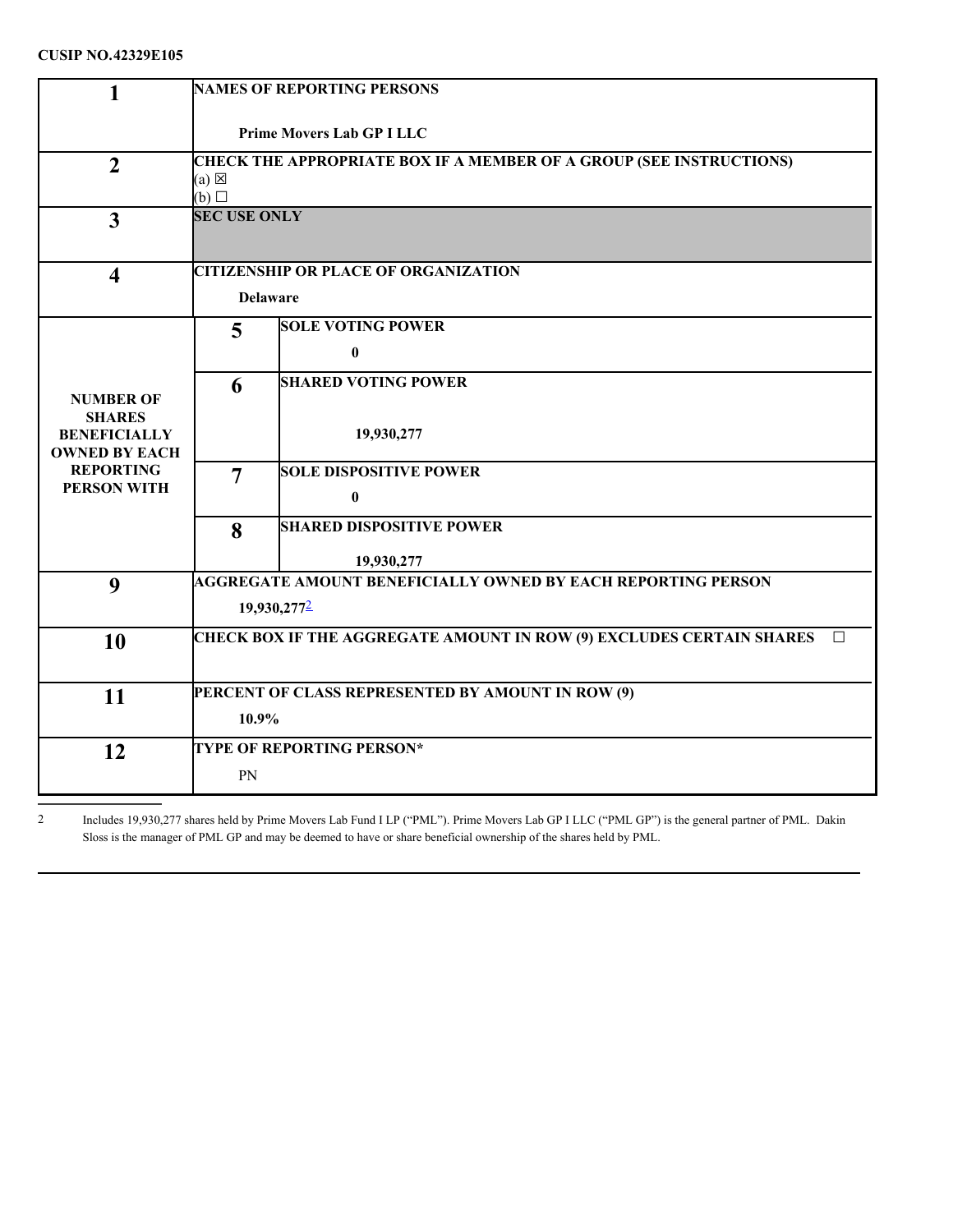## **CUSIP NO.42329E105**

| 1                                           | <b>NAMES OF REPORTING PERSONS</b>                                                                         |                                                               |   |  |
|---------------------------------------------|-----------------------------------------------------------------------------------------------------------|---------------------------------------------------------------|---|--|
|                                             | Heliogen PML SPV 1 LP                                                                                     |                                                               |   |  |
| $\overline{2}$                              | CHECK THE APPROPRIATE BOX IF A MEMBER OF A GROUP (SEE INSTRUCTIONS)<br>$(a) \boxtimes$<br>$(b)$ $\square$ |                                                               |   |  |
| $\overline{3}$                              | <b>SEC USE ONLY</b>                                                                                       |                                                               |   |  |
| $\overline{\mathbf{4}}$                     |                                                                                                           | <b>CITIZENSHIP OR PLACE OF ORGANIZATION</b>                   |   |  |
|                                             |                                                                                                           | <b>Delaware</b>                                               |   |  |
|                                             | 5                                                                                                         | <b>SOLE VOTING POWER</b>                                      |   |  |
|                                             |                                                                                                           | $\bf{0}$                                                      |   |  |
|                                             | 6                                                                                                         | <b>SHARED VOTING POWER</b>                                    |   |  |
| <b>NUMBER OF</b><br><b>SHARES</b>           |                                                                                                           |                                                               |   |  |
| <b>BENEFICIALLY</b><br><b>OWNED BY EACH</b> |                                                                                                           | 6,668,457                                                     |   |  |
| <b>REPORTING</b>                            | $\overline{7}$                                                                                            | <b>SOLE DISPOSITIVE POWER</b>                                 |   |  |
| <b>PERSON WITH</b>                          |                                                                                                           | $\bf{0}$                                                      |   |  |
|                                             | 8                                                                                                         | <b>SHARED DISPOSITIVE POWER</b>                               |   |  |
|                                             |                                                                                                           | 6,668,457                                                     |   |  |
| 9                                           |                                                                                                           | AGGREGATE AMOUNT BENEFICIALLY OWNED BY EACH REPORTING PERSON  |   |  |
|                                             |                                                                                                           | 6,668,457                                                     |   |  |
| 10                                          |                                                                                                           | CHECK BOX IF THE AGGREGATE AMOUNT IN ROW (9) EXCLUDES CERTAIN | П |  |
|                                             | <b>SHARES</b>                                                                                             |                                                               |   |  |
|                                             |                                                                                                           |                                                               |   |  |
| 11                                          |                                                                                                           | PERCENT OF CLASS REPRESENTED BY AMOUNT IN ROW (9)             |   |  |
|                                             | 3.6%                                                                                                      |                                                               |   |  |
| 12                                          |                                                                                                           | <b>TYPE OF REPORTING PERSON*</b>                              |   |  |
|                                             | PN                                                                                                        |                                                               |   |  |
|                                             |                                                                                                           |                                                               |   |  |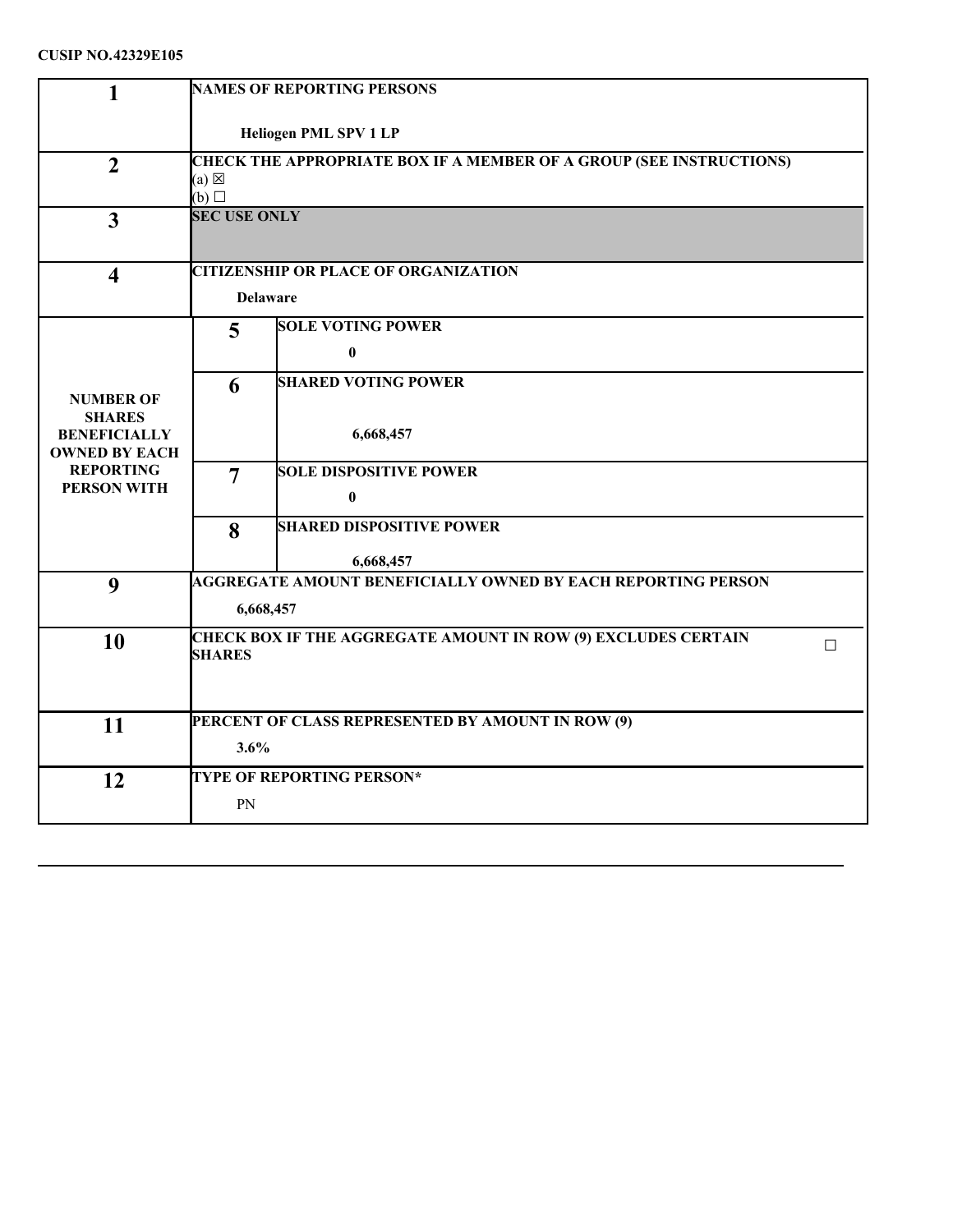| CUSIP | 42329E105 |
|-------|-----------|
| NO.   |           |

| $\mathbf{1}$                         | <b>NAMES OF REPORTING PERSONS</b>                                                                                |                                                   |  |  |
|--------------------------------------|------------------------------------------------------------------------------------------------------------------|---------------------------------------------------|--|--|
|                                      | <b>Prime Movers Lab GP II LLC</b>                                                                                |                                                   |  |  |
| $\overline{2}$                       | <b>CHECK THE APPROPRIATE BOX IF A MEMBER OF A GROUP (SEE INSTRUCTIONS)</b><br>$(a) \boxtimes$<br>$(b)$ $\square$ |                                                   |  |  |
| 3                                    | <b>SEC USE ONLY</b>                                                                                              |                                                   |  |  |
| $\overline{\mathbf{4}}$              |                                                                                                                  | <b>CITIZENSHIP OR PLACE OF ORGANIZATION</b>       |  |  |
|                                      |                                                                                                                  | <b>Delaware</b>                                   |  |  |
|                                      | 5                                                                                                                | <b>SOLE VOTING POWER</b>                          |  |  |
|                                      |                                                                                                                  | $\bf{0}$                                          |  |  |
| <b>NUMBER OF</b>                     | 6                                                                                                                | <b>SHARED VOTING POWER</b>                        |  |  |
| <b>SHARES</b><br><b>BENEFICIALLY</b> |                                                                                                                  | 6,668,457                                         |  |  |
| <b>OWNED BY EACH</b>                 |                                                                                                                  |                                                   |  |  |
| <b>REPORTING</b>                     | 7                                                                                                                | <b>SOLE DISPOSITIVE POWER</b>                     |  |  |
| <b>PERSON WITH</b>                   |                                                                                                                  | $\bf{0}$                                          |  |  |
|                                      | 8                                                                                                                | <b>SHARED DISPOSITIVE POWER</b>                   |  |  |
|                                      |                                                                                                                  | 6,668,457                                         |  |  |
| 9                                    | <b>AGGREGATE AMOUNT BENEFICIALLY OWNED BY EACH REPORTING PERSON</b>                                              |                                                   |  |  |
|                                      | 6,668,4573                                                                                                       |                                                   |  |  |
| 10                                   | <b>CHECK BOX IF THE AGGREGATE AMOUNT IN ROW (9) EXCLUDES CERTAIN</b><br>П                                        |                                                   |  |  |
|                                      | <b>SHARES</b>                                                                                                    |                                                   |  |  |
|                                      |                                                                                                                  |                                                   |  |  |
| 11                                   |                                                                                                                  | PERCENT OF CLASS REPRESENTED BY AMOUNT IN ROW (9) |  |  |
|                                      | 3.6%                                                                                                             |                                                   |  |  |
| 12                                   |                                                                                                                  | <b>TYPE OF REPORTING PERSON*</b>                  |  |  |
|                                      | PN                                                                                                               |                                                   |  |  |

<span id="page-4-0"></span>3 Includes 6,668,457 shares held by Heliogen PML SPV 1 LP ("Heliogen PML"). Prime Movers Lab GP II LLC ("PML GP II") is the general partner of Heliogen PML. Dakin Sloss is the manager of PML GP II and may be deemed to have or share beneficial ownership of the shares held by Heliogen PML.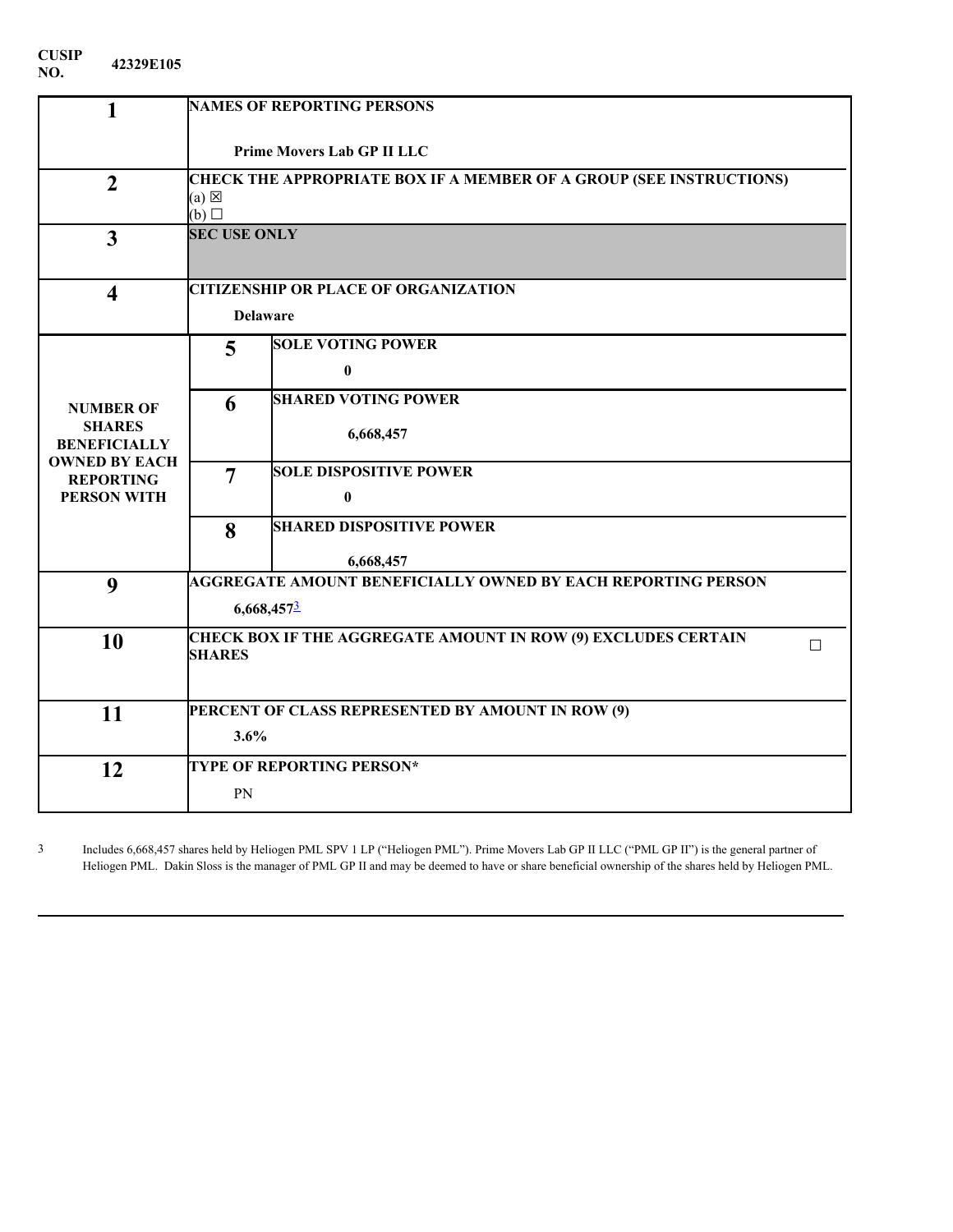| CUSIP | 42329E105 |
|-------|-----------|
| NO.   |           |

| 1                                      |                       | <b>NAMES OF REPORTING PERSONS</b>                                    |        |  |  |
|----------------------------------------|-----------------------|----------------------------------------------------------------------|--------|--|--|
|                                        | <b>Dakin Sloss</b>    |                                                                      |        |  |  |
| $\overline{2}$                         |                       | <b>CHECK THE APPROPRIATE BOX IF A MEMBER OF A GROUP (SEE</b>         |        |  |  |
|                                        |                       | <b>INSTRUCTIONS)</b>                                                 |        |  |  |
|                                        | $(b)$ $\square$       | $(a) \boxtimes$                                                      |        |  |  |
|                                        | <b>SEC USE ONLY</b>   |                                                                      |        |  |  |
| $\overline{3}$                         |                       |                                                                      |        |  |  |
| $\overline{\mathbf{4}}$                |                       | <b>CITIZENSHIP OR PLACE OF ORGANIZATION</b>                          |        |  |  |
|                                        |                       | <b>United States</b>                                                 |        |  |  |
|                                        | 5                     | <b>SOLE VOTING POWER</b>                                             |        |  |  |
|                                        |                       | $\mathbf{0}$                                                         |        |  |  |
| <b>NUMBER OF</b>                       | 6                     | <b>SHARED VOTING POWER</b>                                           |        |  |  |
| <b>SHARES</b><br><b>BENEFICIALLY</b>   |                       | 26,598,734                                                           |        |  |  |
| <b>OWNED BY EACH</b>                   | $\overline{7}$        | <b>SOLE DISPOSITIVE POWER</b>                                        |        |  |  |
| <b>REPORTING</b><br><b>PERSON WITH</b> |                       | $\bf{0}$                                                             |        |  |  |
|                                        | 8                     | <b>SHARED DISPOSITIVE POWER</b>                                      |        |  |  |
|                                        |                       | 26,598,734                                                           |        |  |  |
|                                        |                       | <b>AGGREGATE AMOUNT BENEFICIALLY OWNED BY EACH REPORTING PERSON</b>  |        |  |  |
| 9                                      |                       |                                                                      |        |  |  |
|                                        |                       | 26,598,7344                                                          |        |  |  |
| 10                                     |                       | <b>CHECK BOX IF THE AGGREGATE AMOUNT IN ROW (9) EXCLUDES CERTAIN</b> | $\Box$ |  |  |
|                                        | <b>SHARES</b>         |                                                                      |        |  |  |
|                                        |                       |                                                                      |        |  |  |
| 11                                     |                       | PERCENT OF CLASS REPRESENTED BY AMOUNT IN ROW (9)                    |        |  |  |
|                                        | $14.5\%$ <sup>4</sup> |                                                                      |        |  |  |
|                                        |                       | <b>TYPE OF REPORTING PERSON*</b>                                     |        |  |  |
| 12                                     |                       |                                                                      |        |  |  |
|                                        | IN                    |                                                                      |        |  |  |

<span id="page-5-0"></span>4 Consists of (i) 19,930,277 shares held by PML and (ii) 6,668,457 shares held by Heliogen PML. PML GP I is the general partner of PML and PML GP II is the general partner of Heliogen PML. Dakin Sloss is the manager of PML GP I and PML GP II and as a result may be deemed to have or share beneficial ownership of the shares held by PML and Heliogen PML.

**NO.**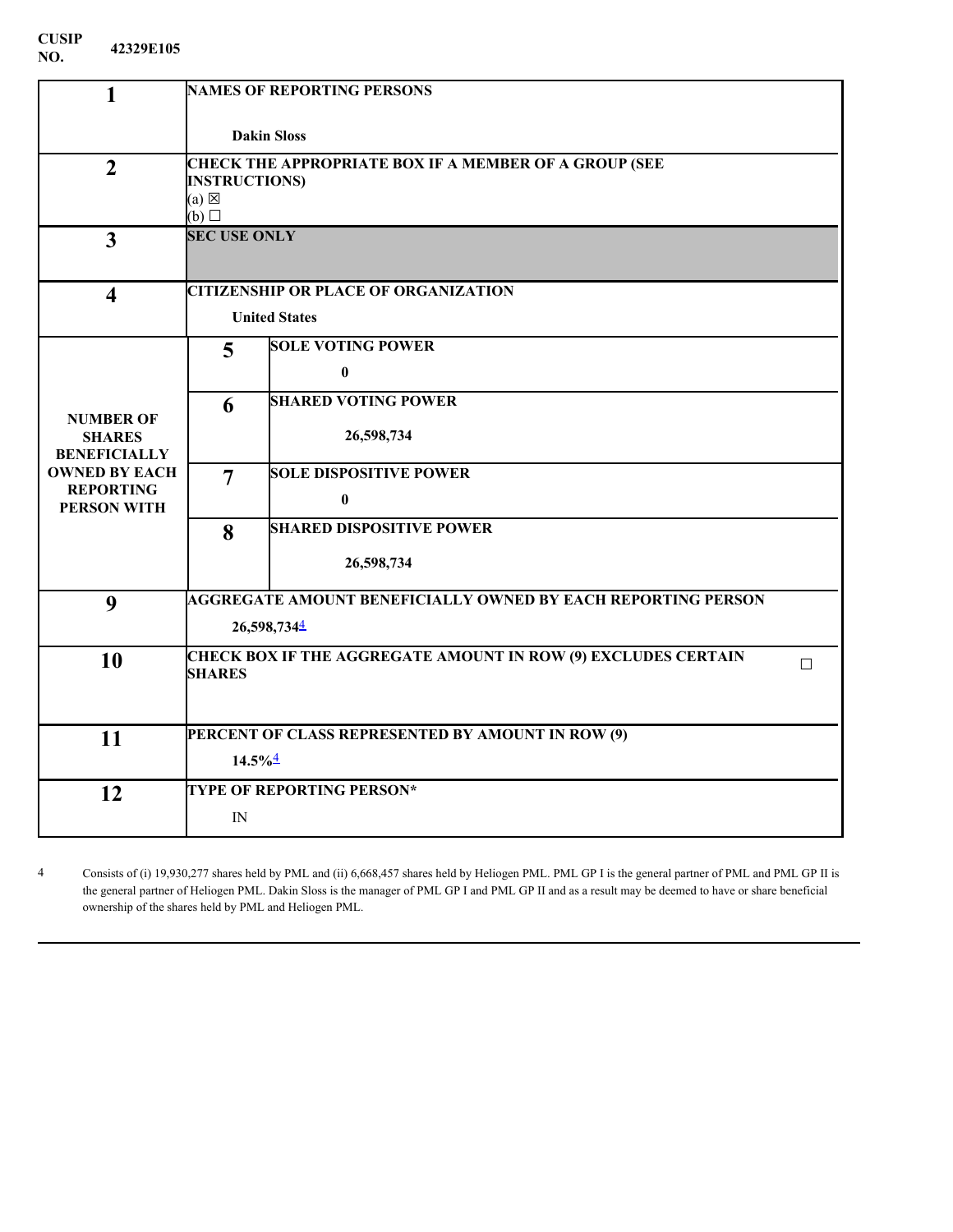#### **Item 1(a) Name of Issuer:**

The name of the issuer is Heliogen, Inc. ("Heliogen").

#### **Item 1(b) Address of Issuer's Principal Executive Offices:**

Heliogen's principal executive office is located at 130 W Union St., Pasadena, CA 91103

## **Item 2(a) Name of Person Filing:**

This Schedule 13G is being jointly filed on behalf of the following persons (collectively, the "Reporting Persons"):

1. Prime Movers Lab Fund I LP ("PML");

- 2. Prime Movers Lab GP I LLC ("PML GP I");
- 3. Heliogen PML SPV 1 LP ("Heliogen PML");
- 4. Prime Movers Lab GP II LLC ("PML GP II"); and
- 5. Dakin Sloss

## **Item 2(b) Address of Principal Business Office or, if none, Residence:**

The principal business address of the Reporting Persons is P.O. Box 12829, Jackson, WY, 83002.

## **Item 2(c) Citizenship:**

PML is a Delaware limited partnership, PML GP I is a Delaware limited liability company, Heliogen PML is a Delaware limited partnership, and PML GP II is a Delaware limited liability company. Dakin Sloss is a United States citizen.

## **Item 2(d) Title of Class of Securities:**

Common Stock, par value \$0.0001 per share

## **Item 2(e) CUSIP No.:**

42329E105

## Item 3 If this statement is filed pursuant to Rules 13d-1(b), or 13d-2(b), check whether the person filing is a:

Not applicable.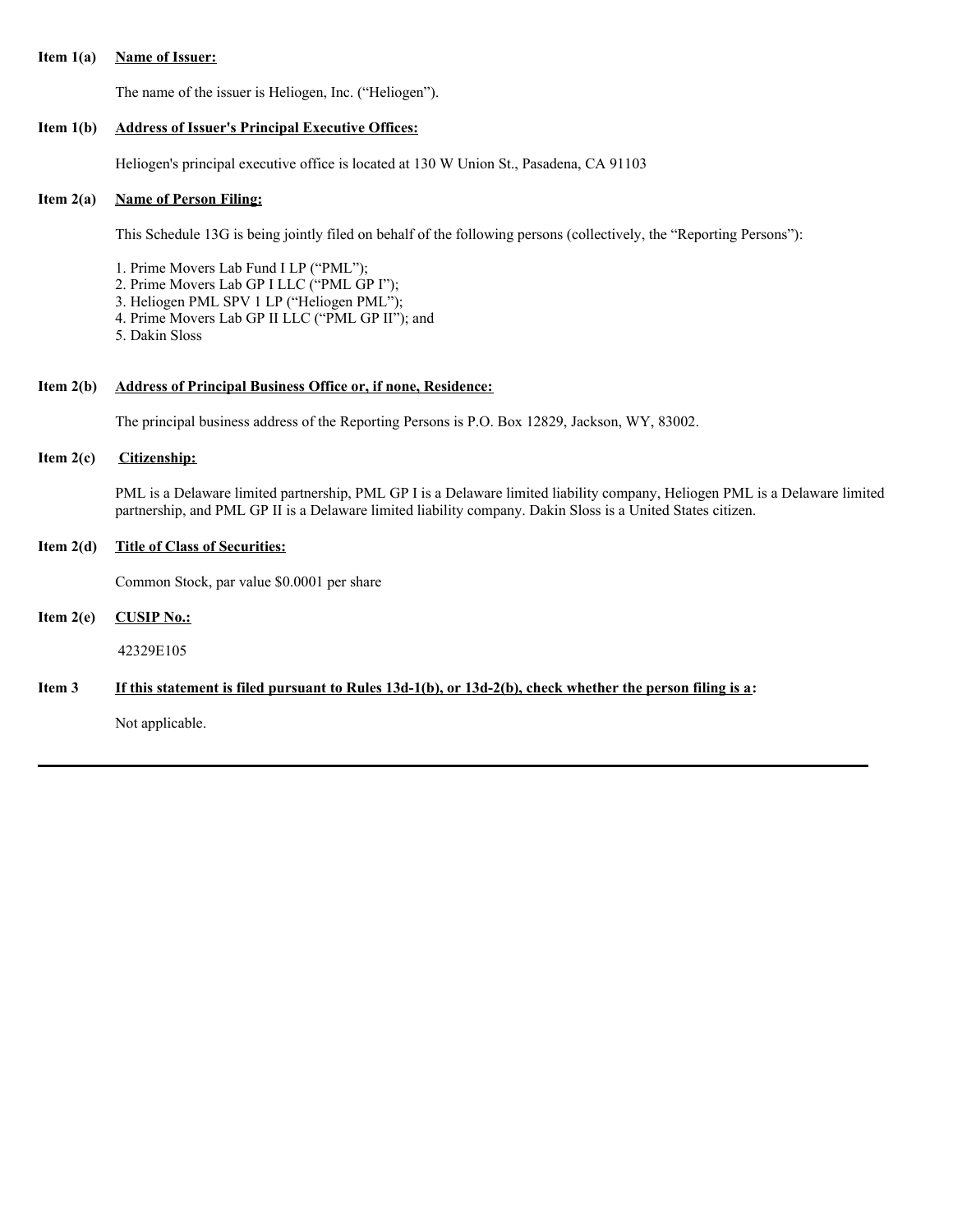#### **Item 4 Ownership:**

- 1. Prime Movers Lab Fund I LP
	- (a) Amount beneficially owned: 19,930,277
	- (b) Percent of class: 10.9%
	- (c) Number of shares as to which such person has:
		- (i) Sole power to vote or direct the vote: 0
		- (ii) Shared power to vote or direct the vote: 19,930,277
		- (iii) Sole power to dispose or direct the disposition: 0
		- (iv) Shared power to dispose or direct the disposition: 19,930,277

## 2. Prime Movers Lab GP I LLC

- (a) Amount beneficially owned: 19,930,277
- (b) Percent of class: 10.9%
- (c) Number of shares as to which such person has:
	- (i) Sole power to vote or direct the vote: 0
	- (ii) Shared power to vote or direct the vote: 19,930,277
	- (iii) Sole power to dispose or direct the disposition: 0
	- (iv) Shared power to dispose or direct the disposition: 19,930,277

#### 3. Heliogen PML SPV 1 LP

- (a) Amount beneficially owned: 6,668,457
- (b) Percent of class: 3.6%
- (c) Number of shares as to which such person has:
	- (i) Sole power to vote or direct the vote: 0
	- (ii) Shared power to vote or direct the vote: 6,668,457
	- (iii) Sole power to dispose or direct the disposition: 0
	- (iv) Shared power to dispose or direct the disposition: 6,668,457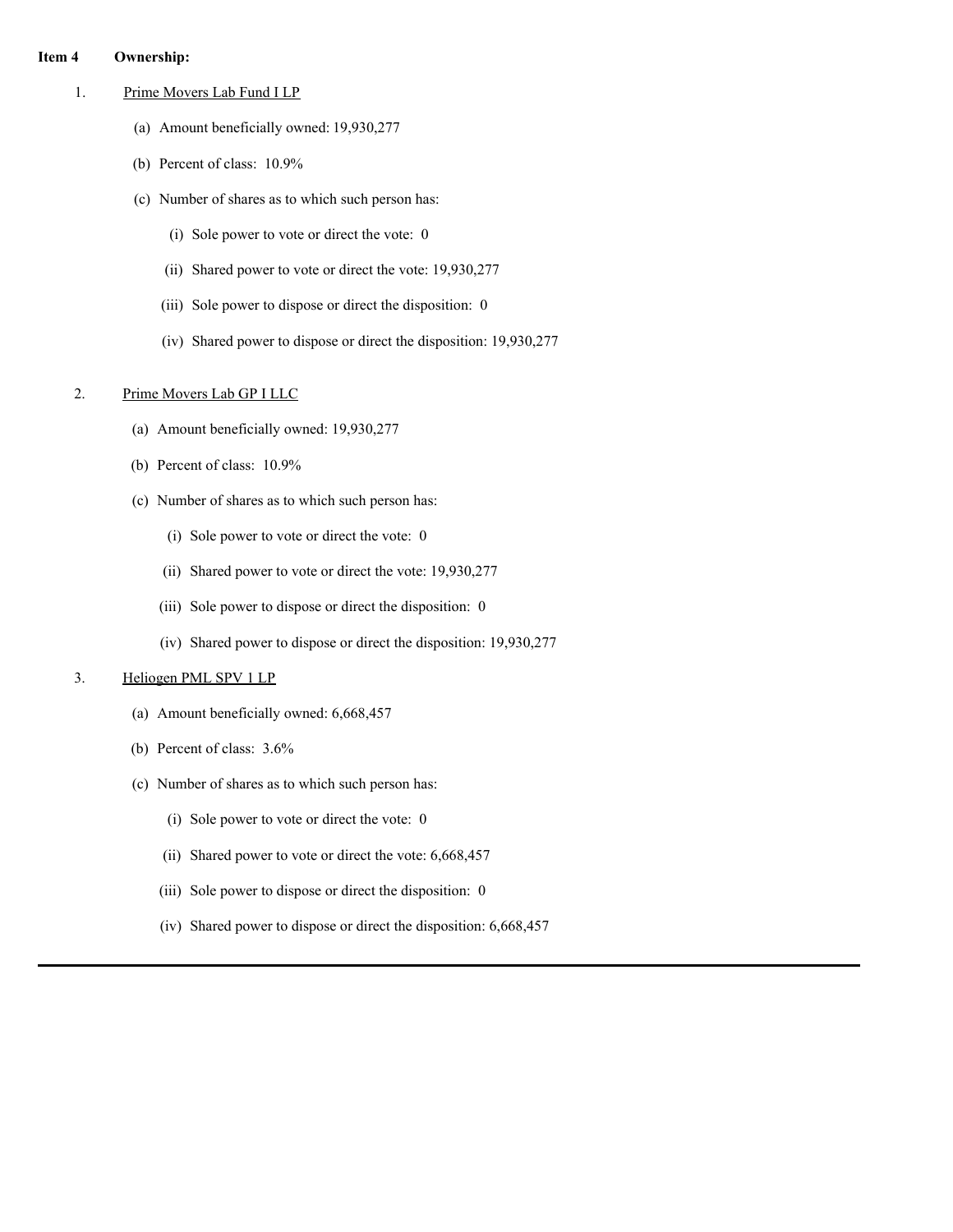#### 4. Prime Movers Lab GP II LLC

- (a) Amount beneficially owned: 6,668,457
- (b) Percent of class: 3.6%
- (c) Number of shares as to which such person has:
	- (i) Sole power to vote or direct the vote: 0
	- (ii) Shared power to vote or direct the vote: 6,668,457
	- (iii) Sole power to dispose or direct the disposition: 0
	- (iv) Shared power to dispose or direct the disposition: 6,668,457

#### [5](#page-8-0). Dakin Sloss<sup>5</sup>

- (a) Amount beneficially owned: 26,598,734
- (b) Percent of class: 14.5%
- (c) Number of shares as to which such person has:
	- (i) Sole power to vote or direct the vote: 0
	- (ii) Shared power to vote or direct the vote: 26,598,734
	- (iii) Sole power to dispose or direct the disposition: 0
	- (iv) Shared power to dispose or direct the disposition: 26,598,734
- <span id="page-8-0"></span>5 Dakin Sloss is the manager of PML GP I and PML GP II, and as a result may be deemed to have or share beneficial ownership of the shares held by PML.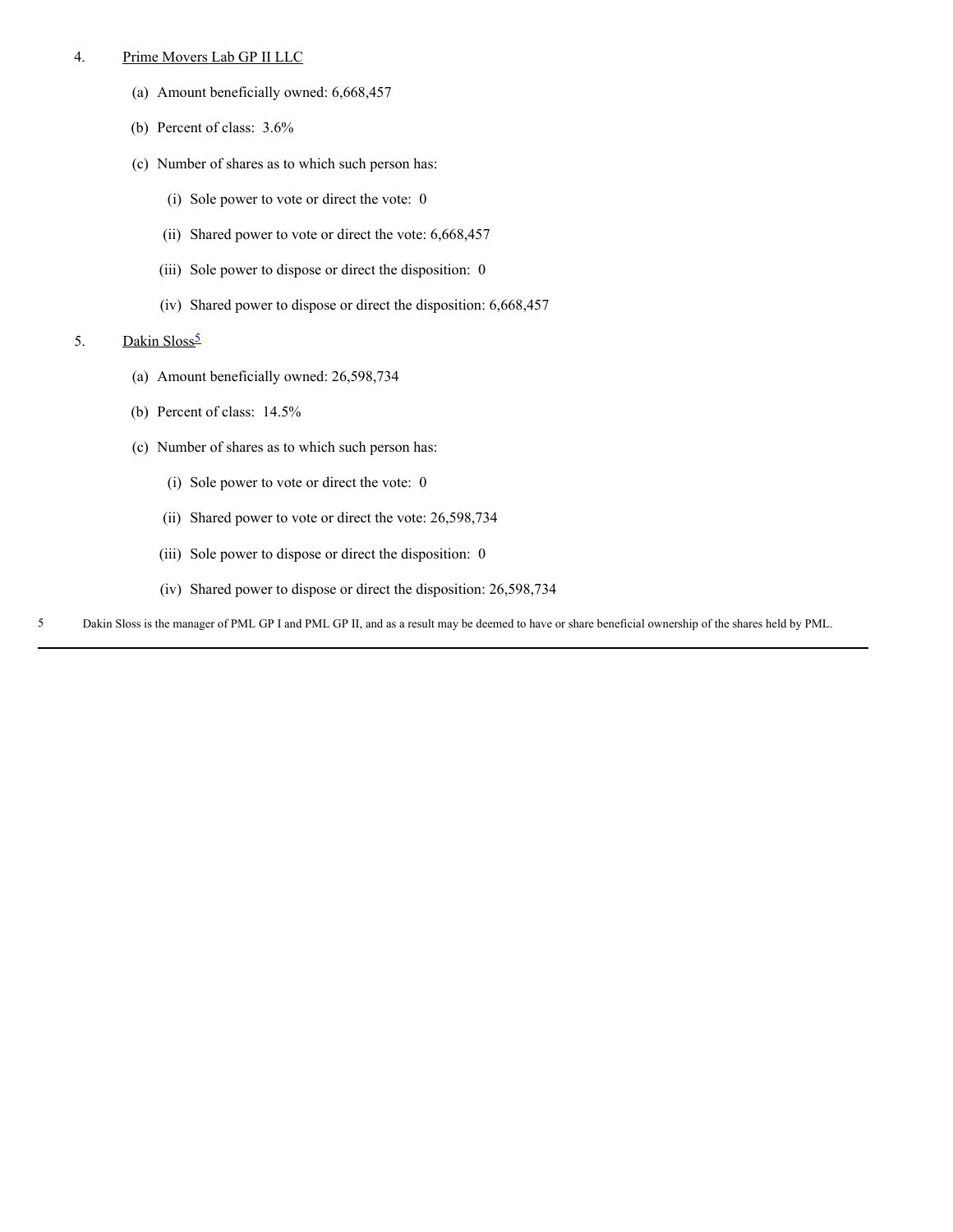#### **Item 5 Ownership of Five Percent or Less of a Class:**

If this statement is being filed to report the fact that as of the date hereof each of the Reporting Persons has ceased to be the beneficial owner of more than five percent of the class of securities, check the following  $\square$ .

#### **Item 6 Ownership of More Than Five Percent on Behalf of Another Person:**

Not applicable.

## Item 7 Identification and Classification of the Subsidiary Which Acquired the Security Being Reported on by the Parent **Holding Company or Control Person:**

Not applicable.

## **Item 8 Identification and Classification of Members of the Group:**

Not applicable.

## **Item 9 Notice of Dissolution of Group:**

Not applicable.

## **Item 10 Certification:**

Not applicable.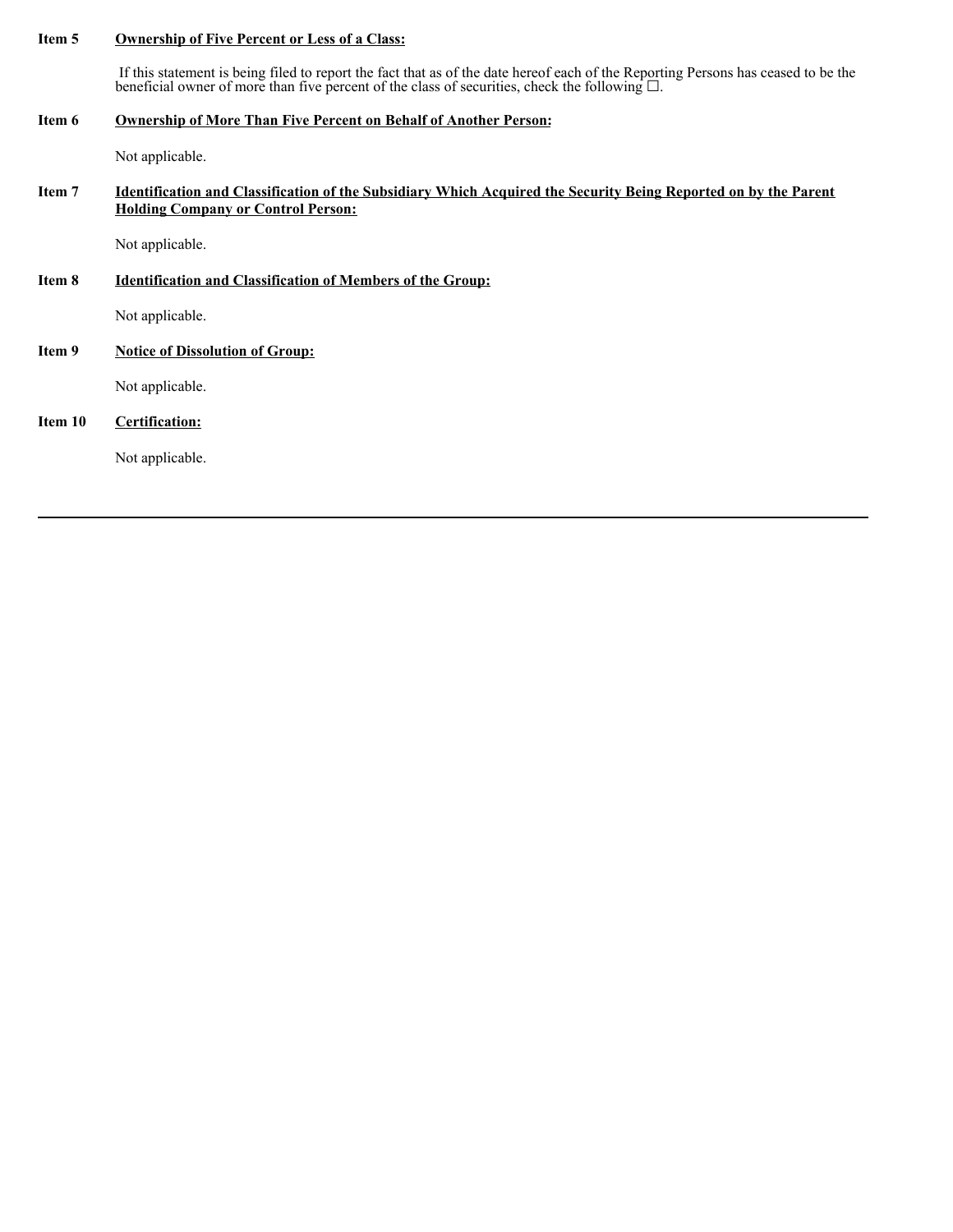## **SIGNATURE**

After reasonable inquiry and to the best of my knowledge and belief, I certify that the information set forth in this statement is true, complete and correct.

Date: February 22, 2022

## **PRIME MOVERS LAB FUND I LP HELIOGEN PML SPV 1 LP**

|                            | By:                | Prime Movers Growth GP II LLC |
|----------------------------|--------------------|-------------------------------|
| General Partner            | Its:               | General Partner               |
|                            |                    |                               |
| /s/ Jon Layman             |                    | /s/ Jon Layman                |
| Jon Layman                 | Name:              | Jon Layman                    |
| <b>Authorized Person</b>   | Title:             | <b>Authorized Person</b>      |
| PRIME MOVERS LAB GP I LLC  | <b>DAKIN SLOSS</b> |                               |
| /s/ Jon Layman             | By:                | /s/ Dakin Sloss               |
| Jon Layman                 |                    |                               |
| <b>Authorized Person</b>   |                    |                               |
| PRIME MOVERS LAB GP II LLC |                    |                               |
| /s/ Jon Layman             |                    |                               |
| Jon Layman                 |                    |                               |
| <b>Authorized Person</b>   |                    |                               |
|                            |                    |                               |
|                            |                    | By:                           |